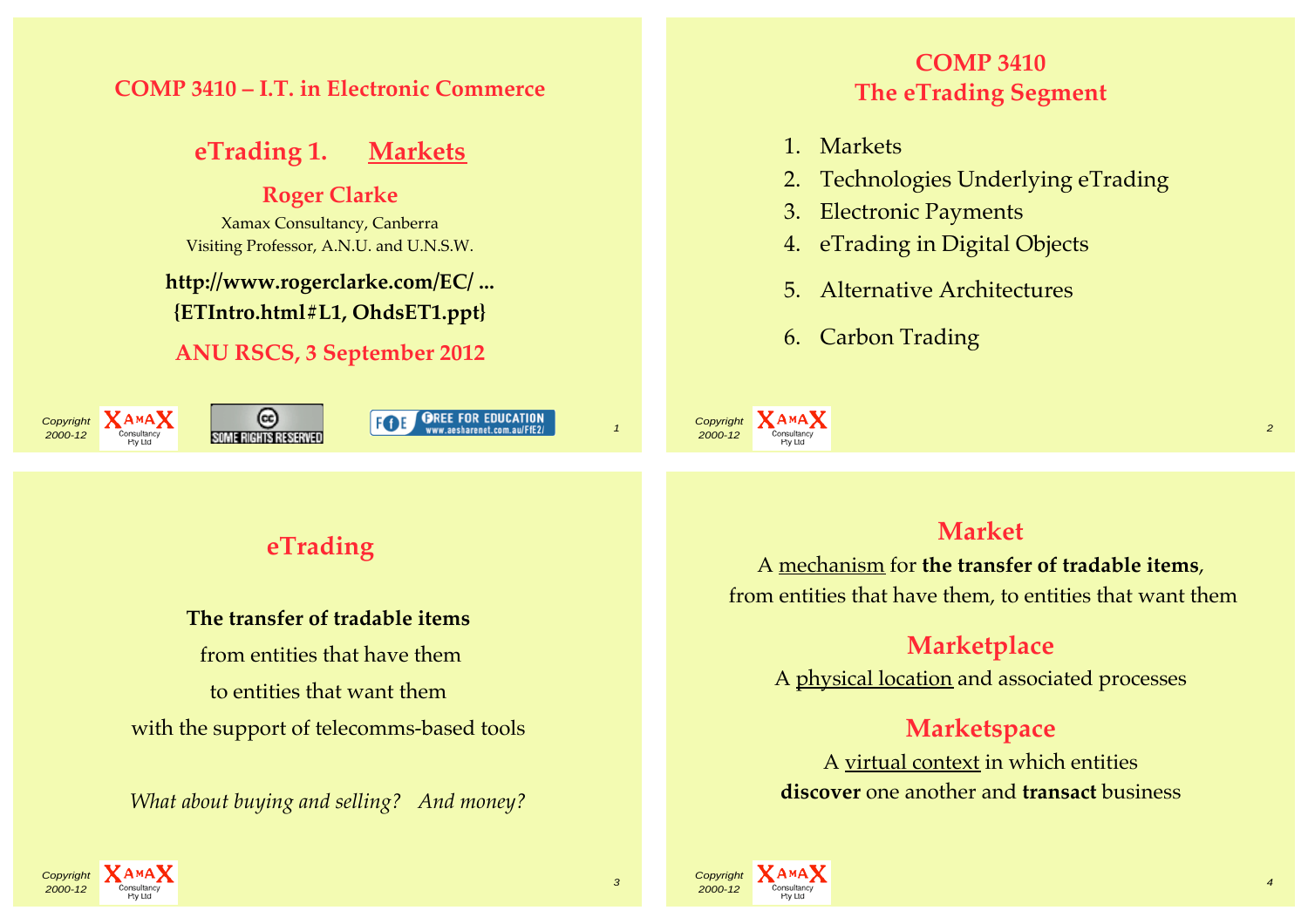

2000-12 Consultancy 2000-12 Consultancy 2000-12 Consultancy 2000-12 Consultancy 2000-12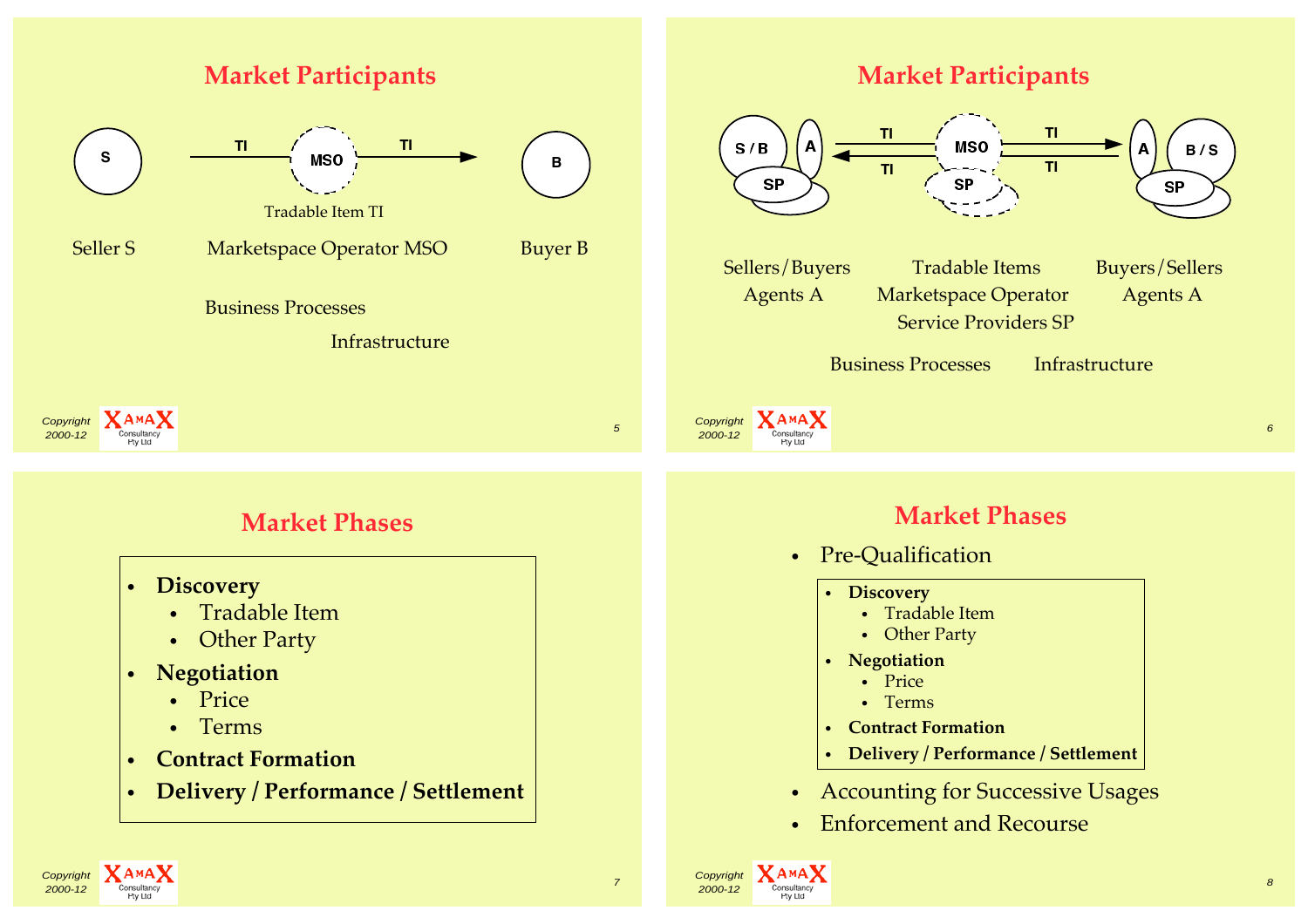## **Categories of Tradable Items**

• **Goods cf. Services** Deliver cf. Perform

#### **Categories of Tradable Items**

- **Goods cf. Services** Deliver cf. Perform
- **Physical cf. Digital** Atoms cf. Bits



## **Categories of Tradable Items**

- **Goods cf. Services** Deliver cf. Perform
- **Physical cf. Digital** Atoms cf. Bits
- **Degree of Productisation**
	- Custom-Built Architect-Designed, Tailor-Made
	- Commoditised Shares, Anthracite, Carbon Credits

## **Categories of Tradable Items**

**2000-12** Consultancy **2000-12** Consultancy **2000-12** 

- **Goods cf. Services** Deliver cf. Perform
- **Physical cf. Digital** Atoms cf. Bits

#### • **Degree of Productisation**

- Custom-Built Architect-Designed, Tailor-Made
- Customised Installed Package Software
- Productised Car Parts and Accessories
- 
- Commoditised Shares, Anthracite, Carbon Credits





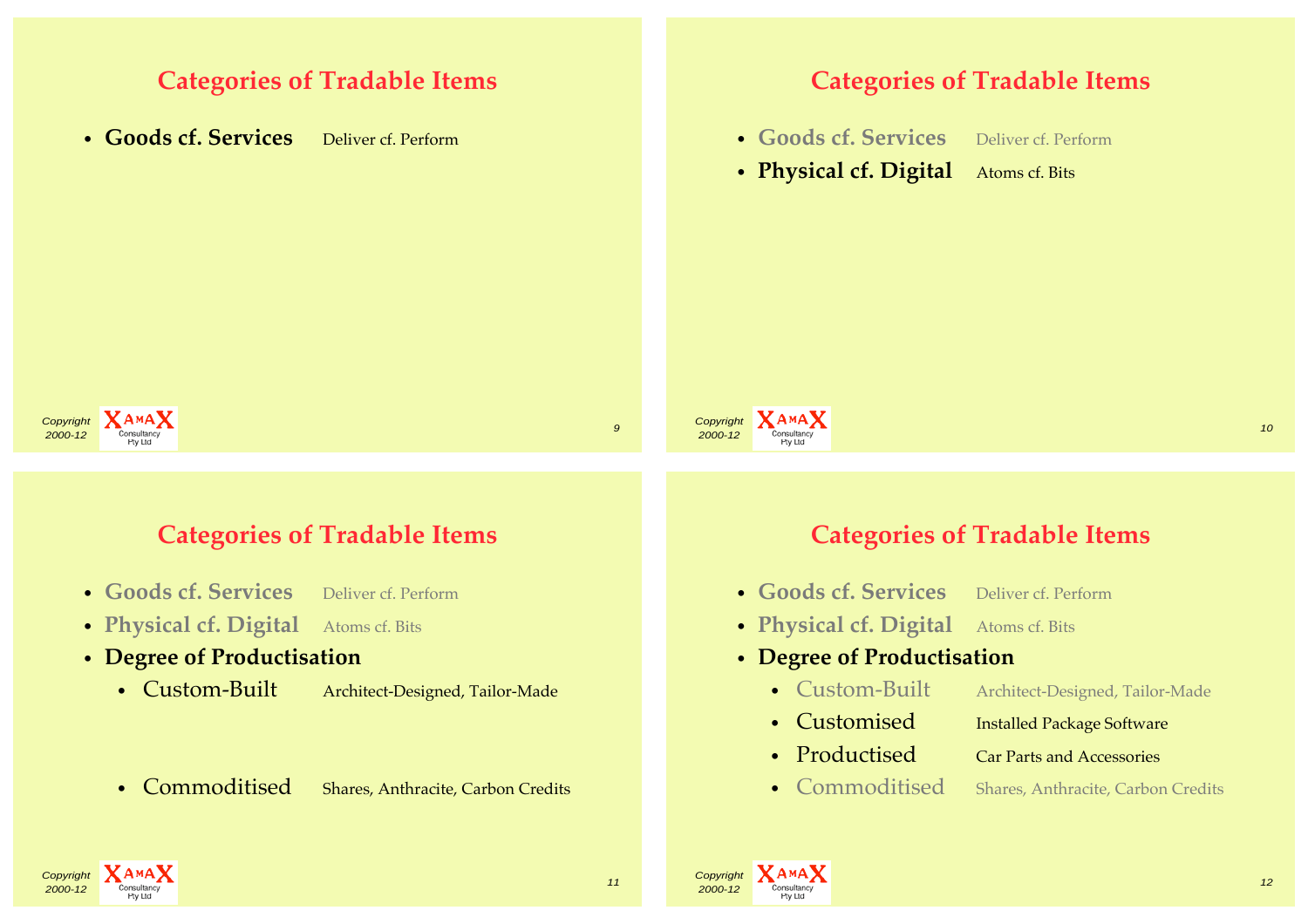## **Price-Setting Mechanisms**

- **Price Pre-Set by the Seller**:
	- Shop Point-of-Sale
	- Catalogue-Sale

## **Price-Setting Mechanisms**

- **Price Pre-Set by the Seller**:
	- Shop Point-of-Sale
	- Catalogue-Sale
- **Mechanism Driven by the Seller**:
	- Open Auctions





## **Price-Setting Mechanisms**

- **Price Pre-Set by the Seller**:
	- Shop Point-of-Sale
	- Catalogue-Sale
- **Mechanism Driven by the Seller**:
	- Open Auctions
- **Mechanism Driven by the Buyer**:
	- RFQ / RFT / EOI-RFP
	- 'Reverse Auction'

## **Price-Setting Mechanisms**

- **Price Pre-Set by the Seller**:
	- Shop Point-of-Sale
	- Catalogue-Sale
- **Mechanism Driven by the Seller**:
	- Open Auctions
- **Mechanism Driven by the Buyer**:
	- RFQ / RFT / EOI-RFP
	- 'Reverse Auction'
- **Price Pre-Set by the Buyer**:
	- 'Wanted to Buy' Notices



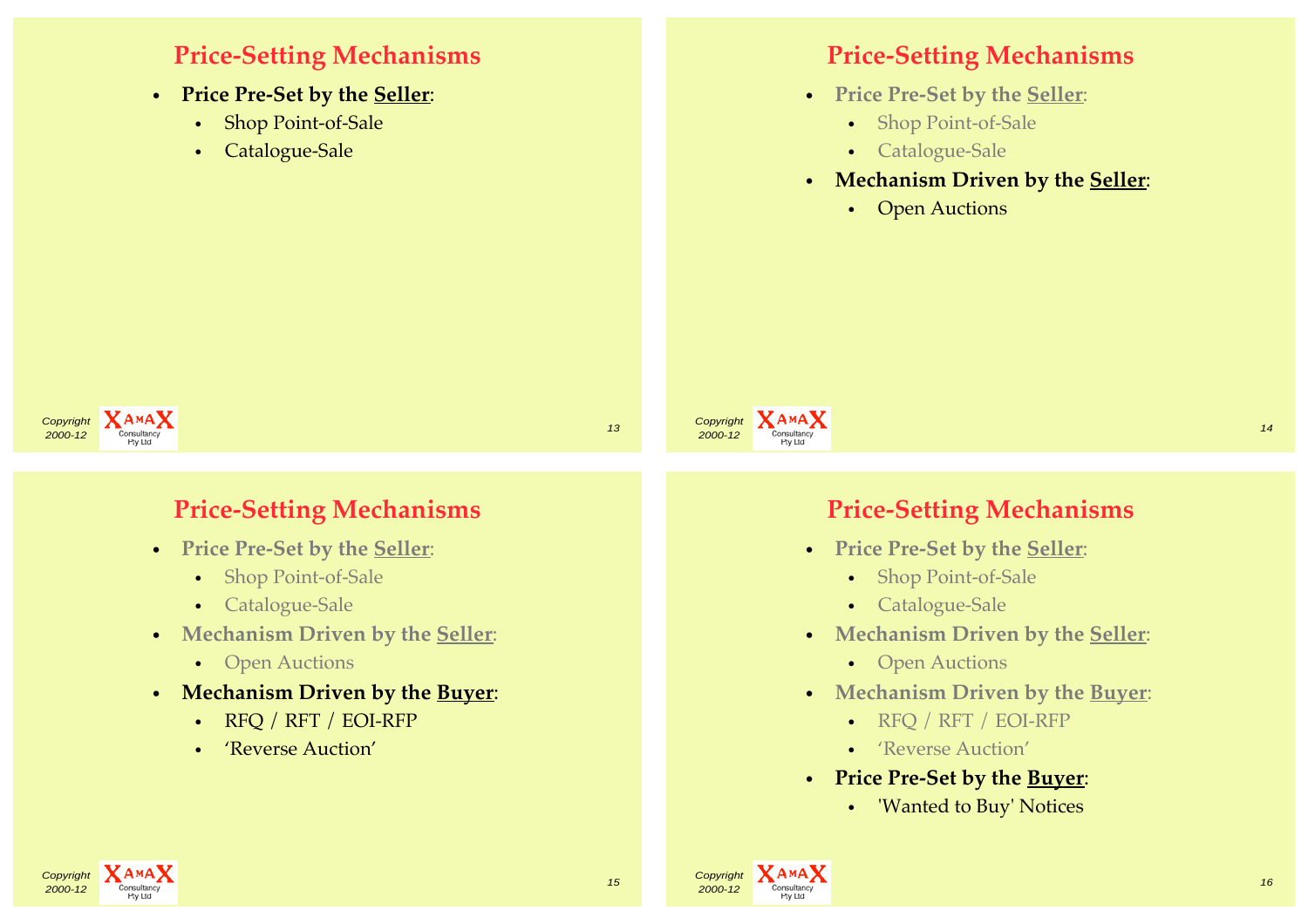## **Price-Setting Mechanisms**

- **Price Pre-Set by the Seller**:
	- Shop Point-of-Sale
	- Catalogue-Sale
- **Mechanism Driven by the Seller**:
	- Open Auctions
- **Mechanism Driven by the Buyer**:
	- RFQ / RFT / EOI-RFP
	- 'Reverse Auction'
- **Price Pre-Set by the Buyer**:
	- 'Wanted to Buy' Notices
- **Balanced Negotiation Process**



## **What Marketspace Operators Offer**

- **Mutual Discovery** of opportunities to trade
- **'Fungibility'** i.e. exchangeability of traded items
- **Market Depth** numbers of buyers, and of sellers
- **Market Reach** geographical extent of participation

# **Negotiation**

e.g. Speech Acts Theory



**Risks in Marketspaces**

- **Default** by:
	- Seller
	- Buyer
	- Agent
	- Service-Provider
	- Marketspace Operator
- **Quality** of:
	- Tradable Item
	- Fulfilment

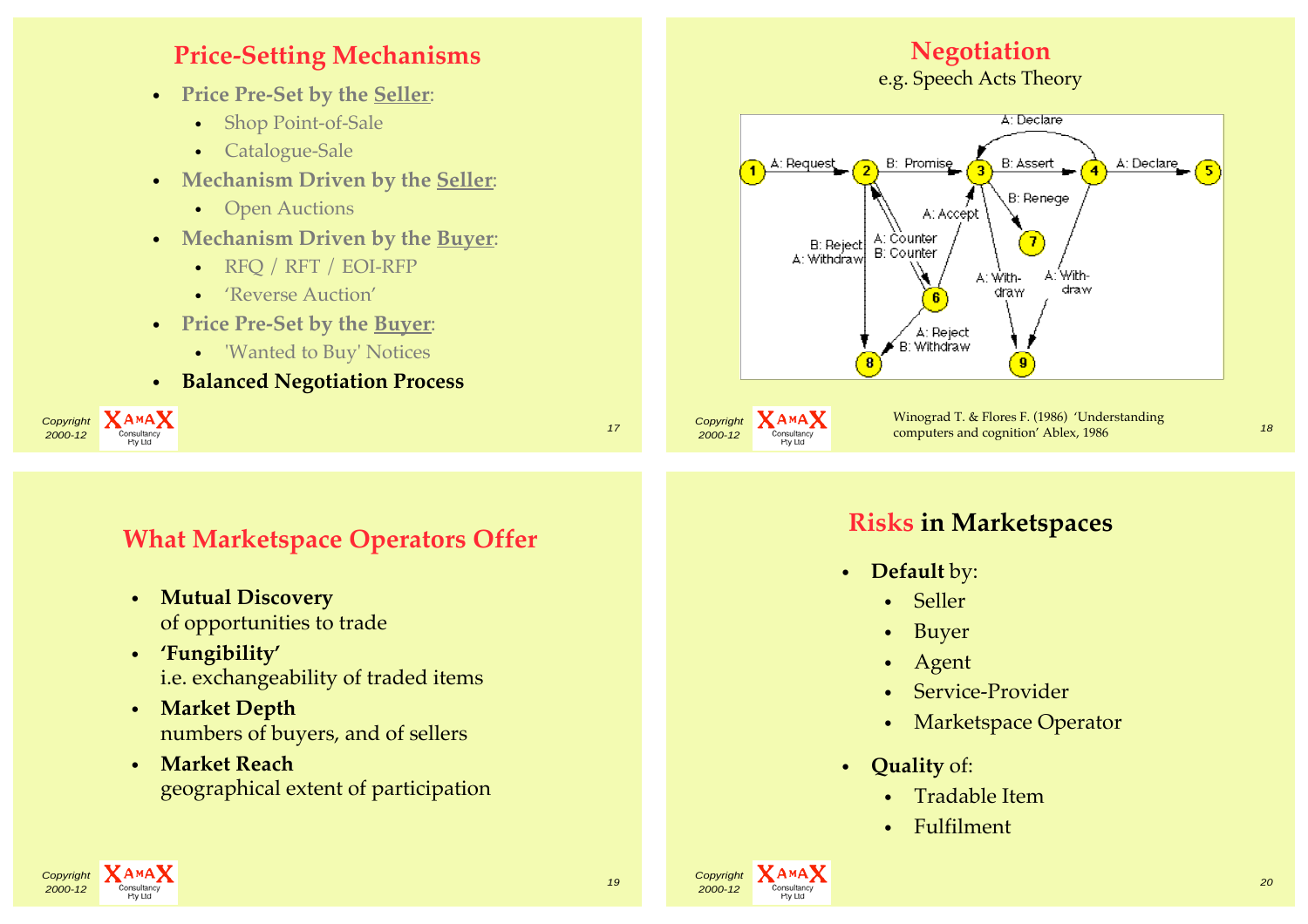## **Categories of Buyer-Seller Relationships**

- **B2C**: sale by a Business to a 'Consumer'
- **C2C**: sale by a 'Consumer' to a 'Consumer'

#### **Categories of Buyer-Seller Relationships**

- **B2C**: sale by a Business to a 'Consumer'
- **C2C**: sale by a 'Consumer' to a 'Consumer'
- **B2B**: sale by a Business to another Business
	- for consumption
	- as a factor of production
	- as capital goods / fixed asset

Business Enterprise Categories:

Custom-Built Goods & Services

Products and Commodities

Product / Service **Catalogues** Common-Use Contract Data

µ, SE, ME, LE, conglomerate, multinational

Copyright **XAMAX** experiment and the consultancy of the consultance of the consultance of the consultance of the consultance of the consultance of the consultance of the consultance of the consultance of the consultance of the consultance o

#### Copyright **XAMAX** 2000-12 Consultancy 21 Consultancy 2000-12 Property 21 2000-12 Property 21 2000-12

## **Categories of Buyer-Seller Relationships**

- **B2C**: sale by a Business to a 'Consumer'
- **C2C**: sale by a 'Consumer' to a 'Consumer'
- **B2B**: sale by a Business to another Business
	- for consumption
	- as a factor of production
	- as capital goods / fixed asset

Business Enterprise Categories:

- µ, SE, ME, LE, conglomerate, multinational
- **B2G**: sale by a Business to a Government agency





Purchasing Division

**Carriers** 

Accounting Division

Buyer's Fin'l Inst'n

Seller's Fin'l Inst'n

**Deliberative Procurement Process**

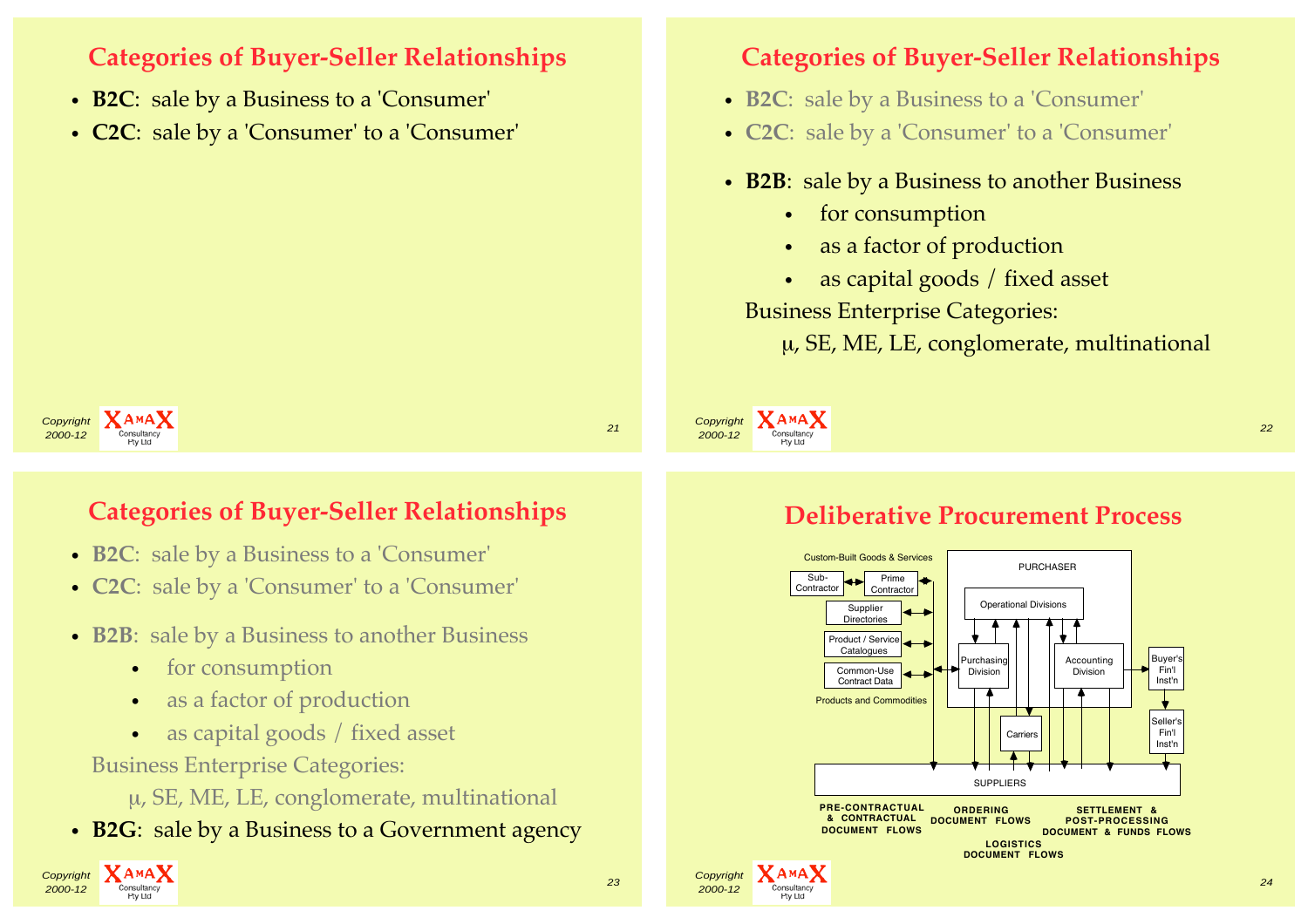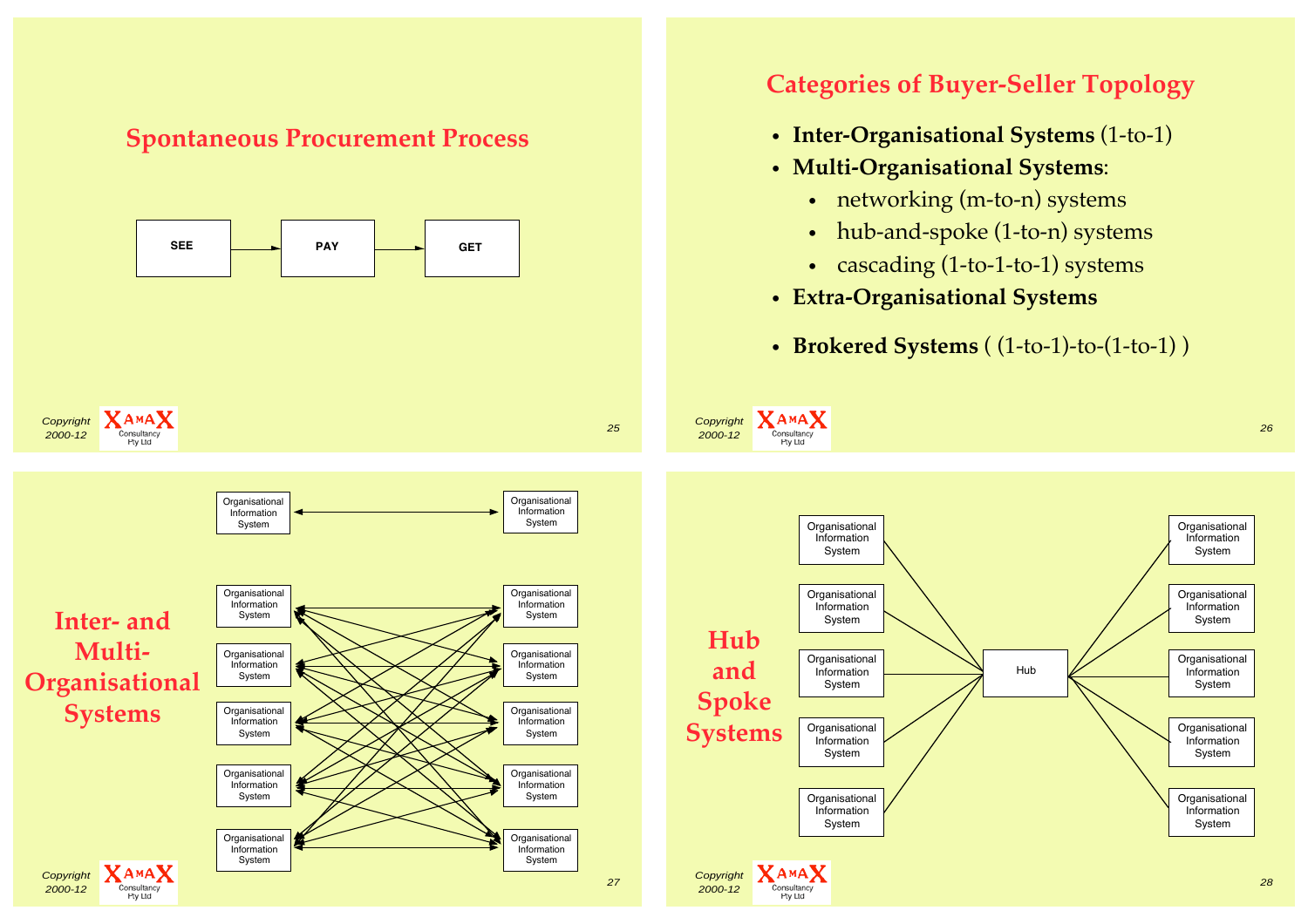## **Cascading Systems**





## **Categories of Commercial Arrangements What's Exchanged?**

| <b>From Party A</b> | <b>From Party B</b> | <b>Category</b> |
|---------------------|---------------------|-----------------|
| Tradable Item       | Money               | <b>Sale</b>     |

## **Categories of Commercial Arrangements What's Exchanged?**

| <b>From Party A</b> | <b>From Party B</b>  | Category      |
|---------------------|----------------------|---------------|
| • Tradable Item     | Money                | <b>Sale</b>   |
| • Tradable Item     | <b>Tradable Item</b> | <b>Barter</b> |



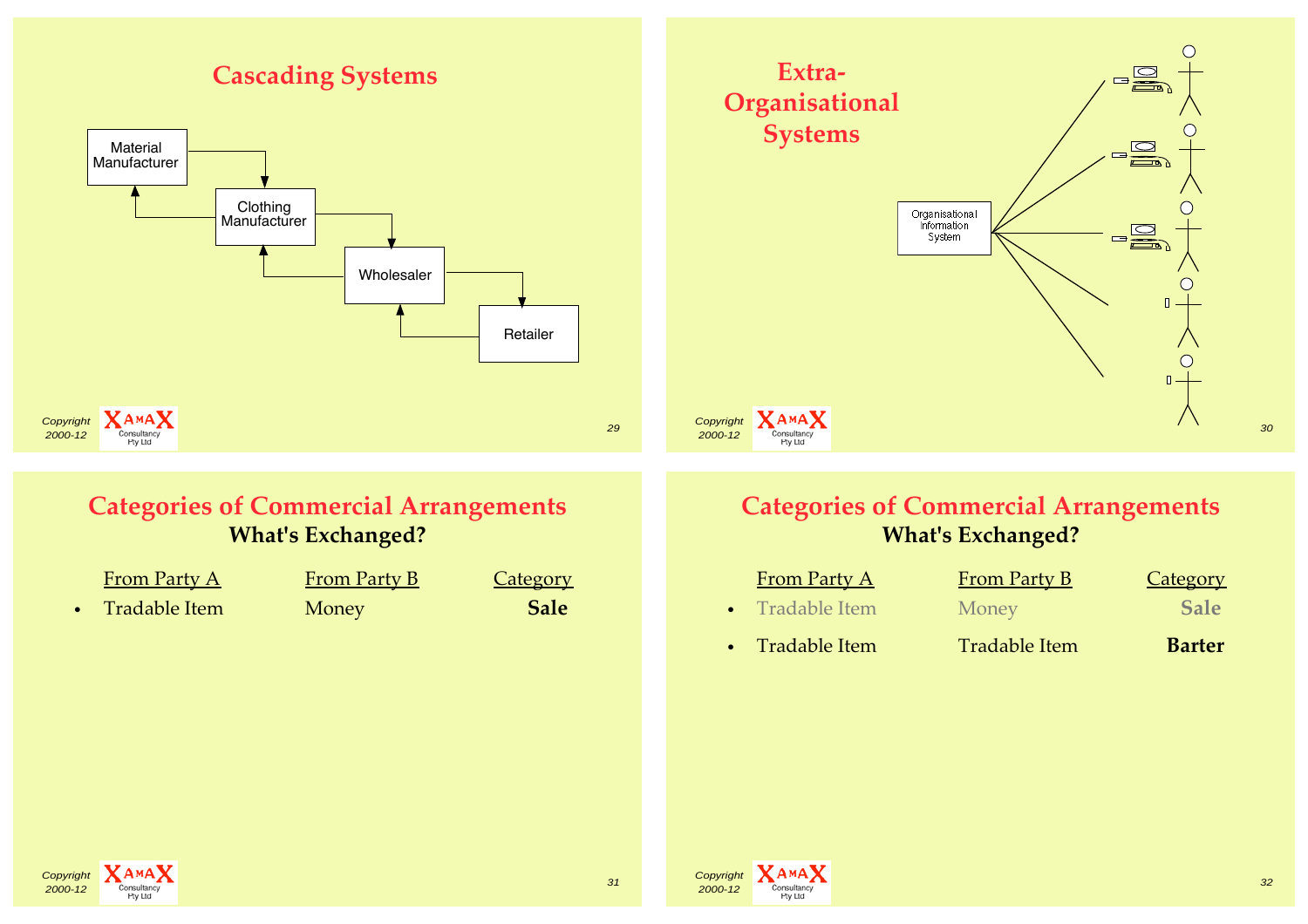## **Categories of Commercial Arrangements What's Exchanged?**

| <b>From Party A</b>        | <b>From Party B</b>  | <b>Category</b> |
|----------------------------|----------------------|-----------------|
| Tradable Item<br>$\bullet$ | Money                | <b>Sale</b>     |
| Tradable Item<br>$\bullet$ | <b>Tradable Item</b> | <b>Barter</b>   |
| Money<br>$\bullet$         | Money                | Cambio          |
|                            |                      |                 |
|                            |                      |                 |
|                            |                      |                 |
|                            |                      |                 |

## **Categories of Commercial Arrangements What's Exchanged?**

|           | <b>From Party A</b>  | <b>From Party B</b>                                                      | Category      |
|-----------|----------------------|--------------------------------------------------------------------------|---------------|
| $\bullet$ | <b>Tradable Item</b> | Money                                                                    | <b>Sale</b>   |
|           | • Tradable Item      | <b>Tradable Item</b>                                                     | <b>Barter</b> |
|           | • Money              | Money                                                                    | Cambio        |
|           | • Tradable Items     | <b>Bulk Money Subscriptions</b><br>incl. pre-paid, period / site licence |               |
| $\bullet$ | Money                | <b>Promise of Money</b>                                                  | Lending       |

Copyright **XAMAX**  $2000-12$   $\sum_{\text{Consultancy}}$  33

Copyright **XAMAX** 

## **Categories of Commercial Arrangements What's Exchanged?**

| <b>Public Services? Freeware?</b> |                          |                                                                          |                 |  |
|-----------------------------------|--------------------------|--------------------------------------------------------------------------|-----------------|--|
| $\bullet$                         | <b>Ads, Vanity Press</b> | Exposure                                                                 | Sponsorship     |  |
| $\bullet$                         | Money                    | <b>Promise of Money</b>                                                  | Lending         |  |
|                                   | • Tradable Items         | <b>Bulk Money Subscriptions</b><br>incl. pre-paid, period / site licence |                 |  |
| $\bullet$                         | Money                    | Money                                                                    | Cambio          |  |
| $\bullet$                         | Tradable Item            | <b>Tradable Item</b>                                                     | <b>Barter</b>   |  |
| $\bullet$                         | <b>Tradable Item</b>     | Money                                                                    | <b>Sale</b>     |  |
|                                   | <b>From Party A</b>      | <b>From Party B</b>                                                      | <b>Category</b> |  |

**2000-12** Consultancy **2000-2000** Consultancy **2000-2000** Service Consultance 2000-12 2000-12 2000-2000 Service Consultancy

## **Direct Exchange Markets**

 $2000-12$  Consultancy  $34$ 

• **Exchange of Value** 'horse-trading'  **Direct Immediate Reciprocal**

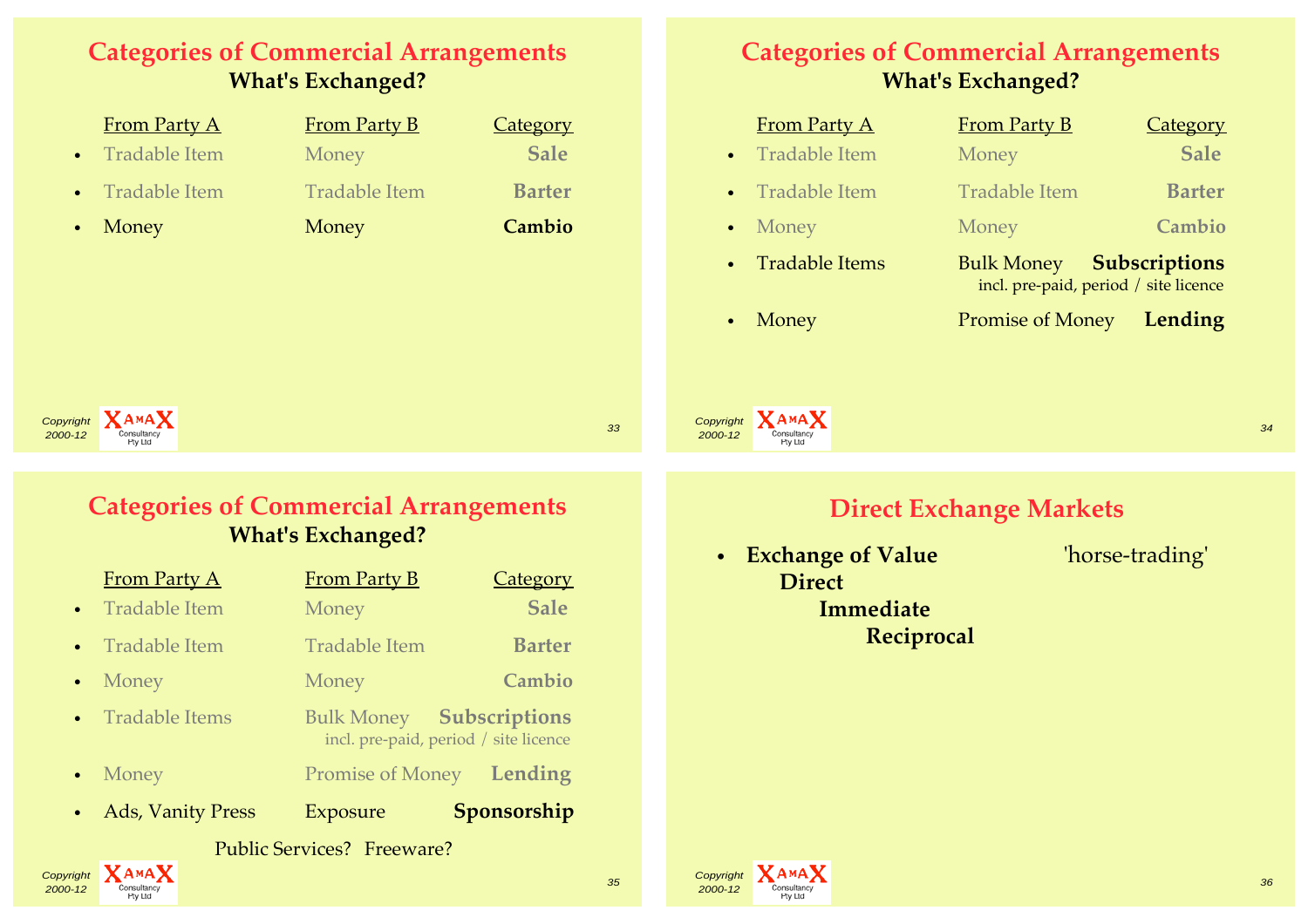### **Direct Exchange Markets, Other Markets**

• **Exchange of Value** 'horse-trading'  **Direct Immediate**

- **Reciprocal**
- **One-Sided Transfer, Without Compensation** donation, the 'gift economy'

#### **Direct Exchange Markets, Other Markets**

• **Exchange of Value** 'horse-trading'  **Direct Immediate Reciprocal**

- **One-Sided Transfer, Without Compensation** donation, the 'gift economy'
- **Reciprocity, BUT Indirect and/or Deferred**  'barn-raising', 'cooking pot', 'honey-pot' 'shareware', 'open source software'

**2000-12** Consultancy **38** 



## **Auction Process A Definition**

A particular kind of trading process where price is the key factor to be negotiated and offers are simple, stating price, perhaps quantity

Auctions are particularly applicable to commodities (i.e. undifferentiated goods and services)

#### **'An English Auction'**

- The Auctioneer identifies the 'Lot'
- The Auctioneer seeks an Opening Bid
- Bidders successively make higher Bids
- The Auctioneer stimulates more Bids
- The Auctioneer warns that time is expiring
- The Auctioneer 'knocks down' to the last Bidder